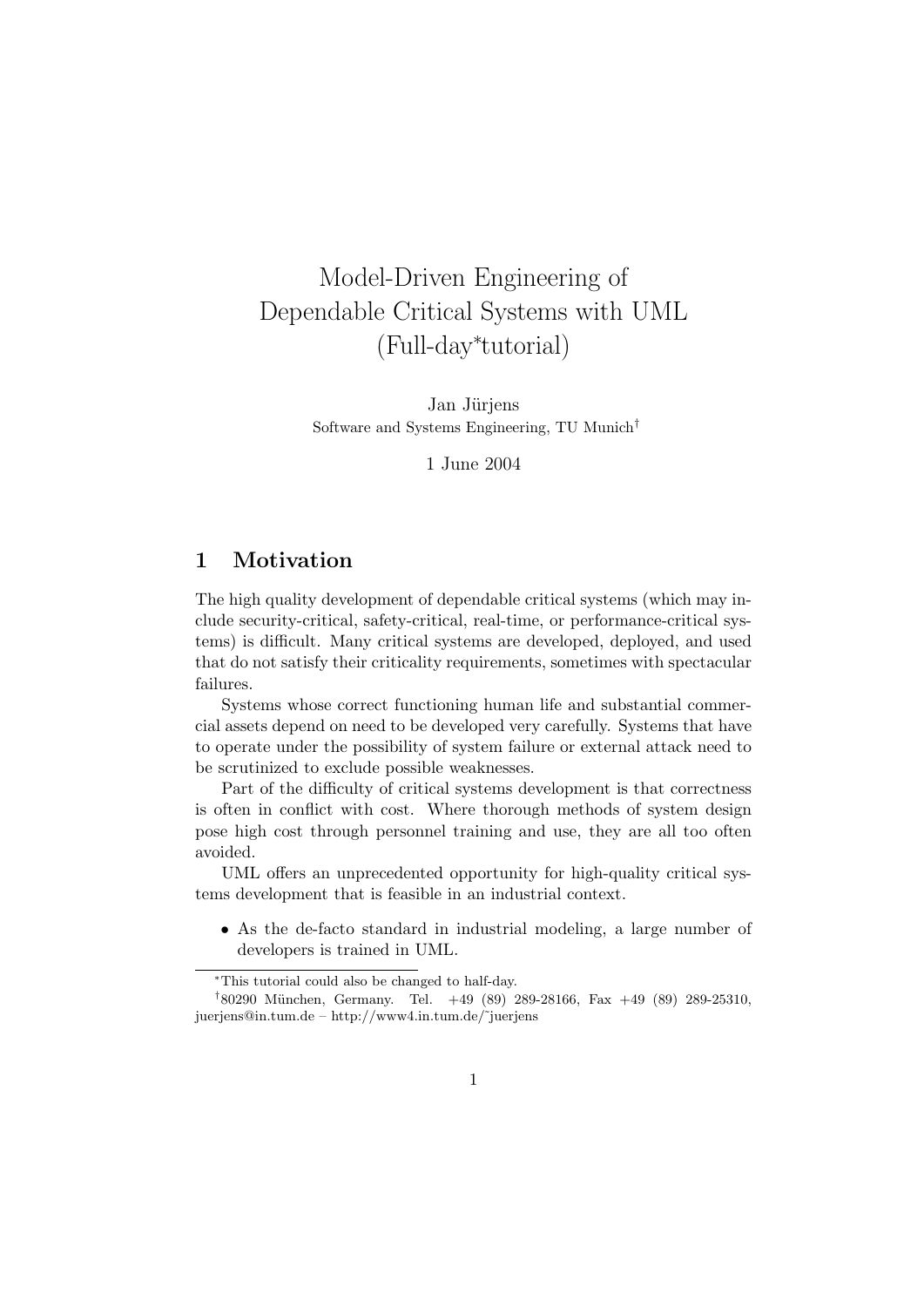- Compared to previous notations with a user community of comparable size, UML is relatively precisely defined.
- A number of analysis, testing, simulation, transformation and other tools are developed to assist the every-day work using UML.

However, there are some challenges one has to overcome to exploit this opportunity, which include the following:

- Adaptation of UML to critical system application domains.
- Correct use of UML in the application domains.
- Conflict between flexibility and unambiguity in the meaning of a notation.
- Improving tool-support for critical systems development with UML.

The tutorial aims to give background knowledge on using UML for critical systems development and to contribute to overcoming these challenges.

It includes an interactive tool demo with advanced tool support for UML.

# 2 Outline

The tutorial presents the current academic research and industrial best practice by addressing the following seven main subtopics:

- UML basics, including extension mechanisms
- Applications of UML to dependable systems, in particular
	- safety-critical systems
	- security-critical systems
	- real-time systems
	- performance-critical systems
- Extensions of UML (UML-RT, UMLsec, UMLsafe, . . . )
- Using UML as a formal design technique for the development of critical systems.
- Critical systems development methods.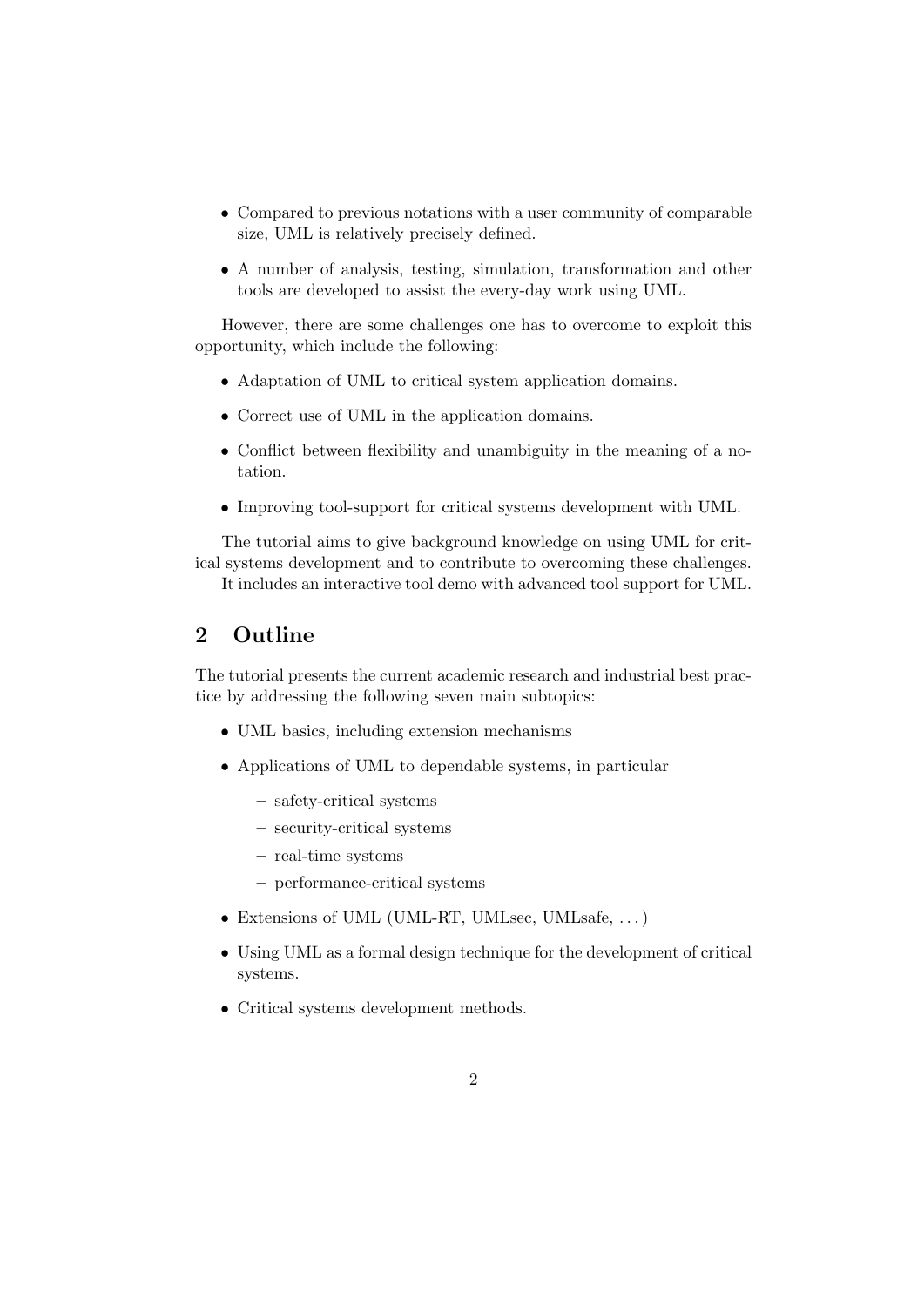- Modeling, synthesis, code generation, testing, validation, and verification of critical systems using UML, in particular: Using the standard model interchange formats (XMI) for tool integration and to connect to validation engines. Existing tools.
- Case studies.
- Interactive tool demo.

As an example application domain, we focus on safety- and securitycritical systems. We also show how to generalize the approach to the other application domains mentioned above.

#### 2.1 Secure systems development with UML

We present an extension of the Unified Modeling Language (UML) for secure systems development, called UMLsec, using UML's standard extension mechanisms.

We start by giving an overview of UML (the UML diagrams) and model management (packages, subsystems). We explain the UML extension mechanisms (stereotypes, tags, constraints, profiles).

We proceed to outline UMLsec, after discussing the requirements on an UML extension for secure systems development. We give the UMLsec profile.

We show how to formulate security requirements on a system and security assumptions on underlying layer in UMLsec. We explain how to use this information for risk analysis and how to evaluate the system specification against the security requirements, by making use of a formal behavioral model for a core of UML. Being able to formulate security concepts in the context of a general-purpose modeling language allows encapsulation of established principles of security engineering to avoid common vulnerabilities introduced by developers without in-depth training in security issues. The formal foundation of the approach allows the discovery of even non-obvious weaknesses that security experts may not detect without use of formal tools.

We sketch a design process to be used with the UML extension and discuss applicability of the approach with examples from various application domains (such as Java security and electronic payment schemes).

We discuss tool-support and present applications and examples (Java security, electronic purses).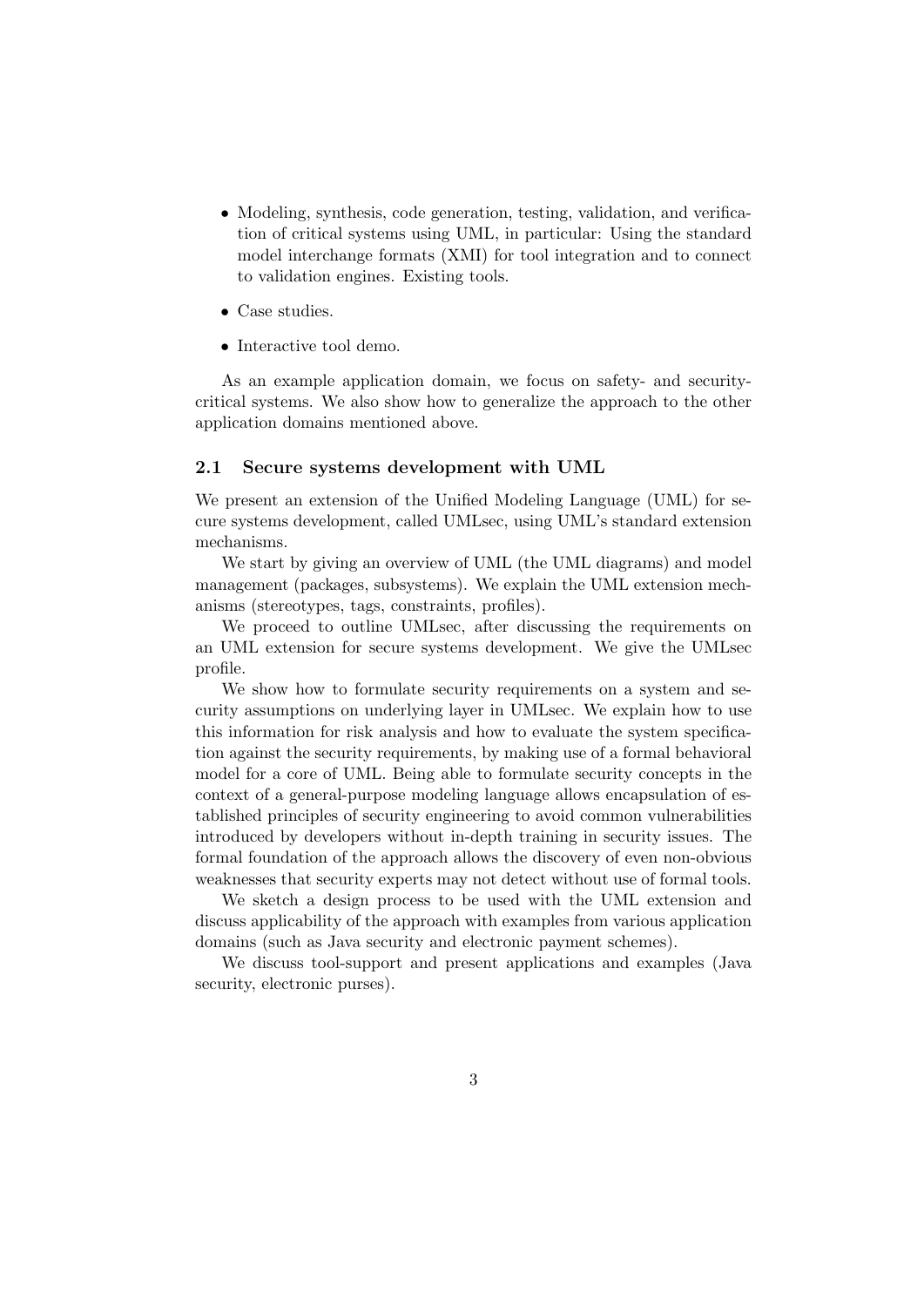#### 2.2 Other Critical System Domains

We demonstrate how to generalize the approach to other critical systems domains, with a focus on dependable systems.

### 3 Goals and Objectives

By the end of the tutorial, the participants will have knowledge on how to use the UML for a methodological approach to critical systems development. They will be able to use this approach when developing or analyzing critical systems, by making use of existing solutions and of sound methods of critical systems development.

### 4 Intended audience

The tutorial addresses practitioners (i.e. system and software developers, architects, and technical managers) and researchers interested in critical systems development using UML (in particular for dependable, securitycritical, or real-time systems).

### 5 Expected background

Basic knowledge of object-oriented software and UML is assumed. No specific knowledge of the various application domains is assumed.

#### 6 Format

Lecture with examples of running programs. Generous time for question and answers will be provided. CDs of code are made available to attendees in advance, so they can run the samples on their own systems and ask questions as time permits.

# 7 History

The proposed tutorial is an adaption and extension of a series of about 30 tutorials presented at international conferences (see http://www4.in.tum.de/ ˜juerjens/csdumltut then click on History (for slides and audio, need: user Participant, password Iwasthere)).